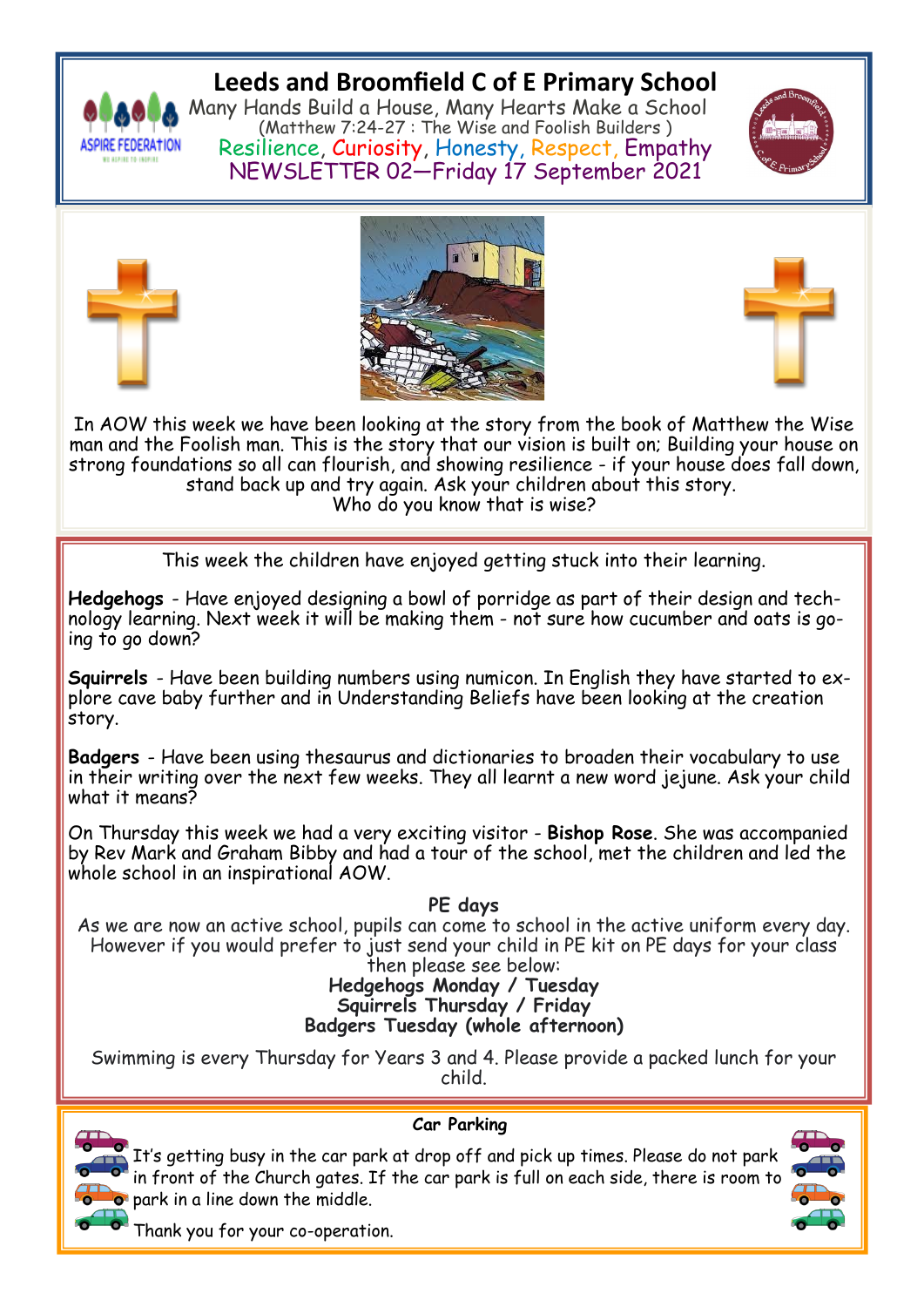### **PROUD awards**

After speaking to pupils and staff we wanted to build children's self esteem and confidence in themselves. Each pupil needs to work to get a badge for each letter of the word PROUD.

P - Pleasure in work

- R Respect in work
- O Organised in work
- U Unique in work
- D Distinction



Each class has a different colour badge to collect. The children can put these on their bags or on their school jumpers.

**This week's PROUD winners are Leo A, Immy and George S. A massive well done!**